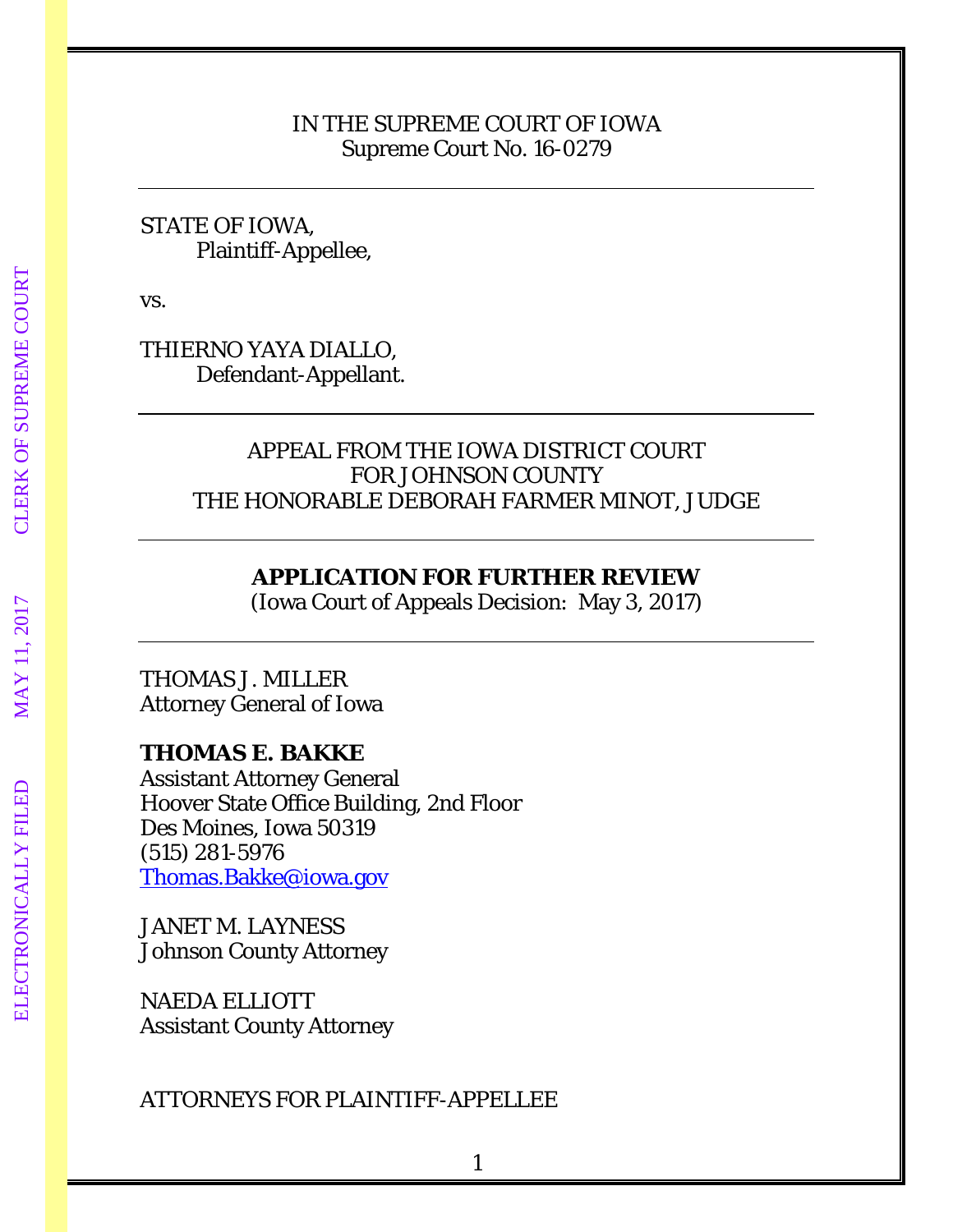# **QUESTIONS PRESENTED FOR REVIEW**

<span id="page-1-0"></span>(1) The Iowa Court of Appeals, *en banc*, found that a mere omission of applicable surcharges from the pre-plea advisement of the maximum possible punishment required by rule 2.8(2)(*b*)(2) was error requiring automatic reversal because it undermined the knowing and voluntary nature of the guilty plea; the court found that if surcharges are required for actual compliance they must be required for substantial compliance as well.

**Is the mere failure to advise a defendant of applicable surcharges alone failure to substantially comply with Iowa Rule of Criminal Procedure 2.8(2)(***b***)(2)?**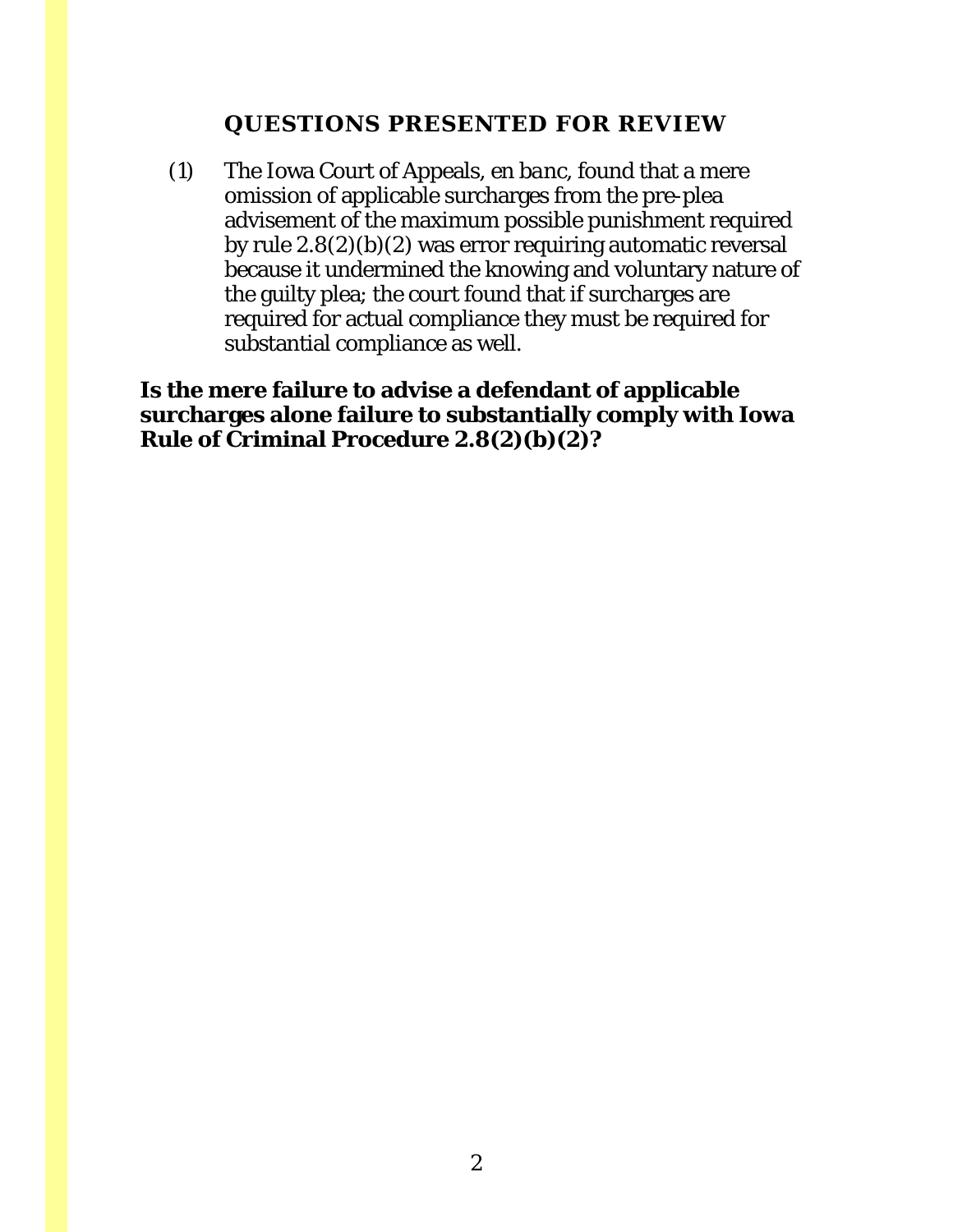# **TABLE OF CONTENTS**

| STATEMENT SUPPORTING FURTHER REVIEW  5                                                                                                                                                                                         |  |
|--------------------------------------------------------------------------------------------------------------------------------------------------------------------------------------------------------------------------------|--|
|                                                                                                                                                                                                                                |  |
|                                                                                                                                                                                                                                |  |
|                                                                                                                                                                                                                                |  |
| I. The Iowa Court of Appeals Erred in Determining that<br><b>Mere Failure to Advise a Defendant of Applicable</b><br><b>Surcharges is Not Substantial Compliance with Rule</b><br>2.8(2)(b)(2) Such That Automatic Reversal is |  |
|                                                                                                                                                                                                                                |  |
|                                                                                                                                                                                                                                |  |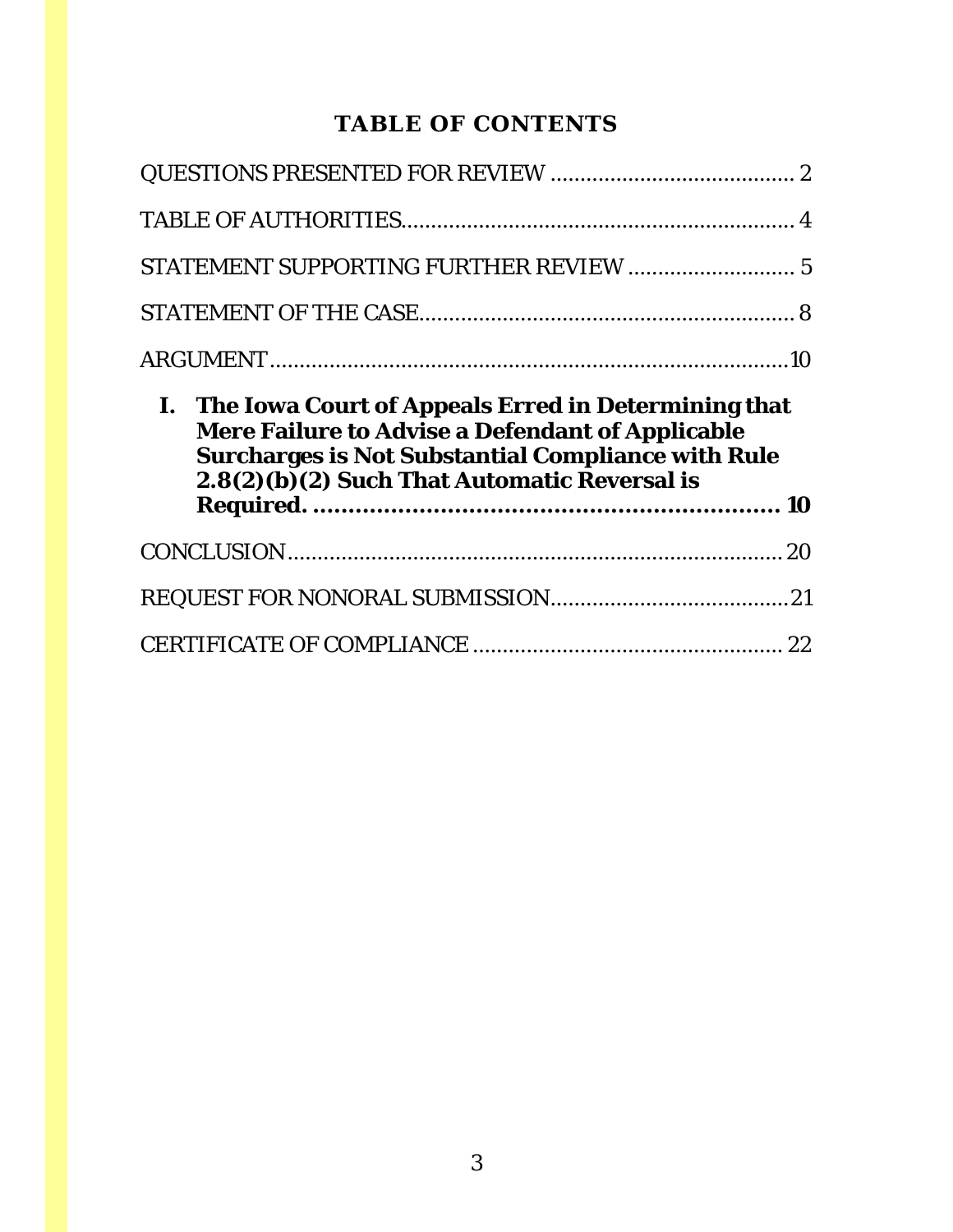# **TABLE OF AUTHORITIES**

# <span id="page-3-0"></span>**Federal Case**

| <b>State Cases</b>                                                                                         |
|------------------------------------------------------------------------------------------------------------|
| State v. Diallo, No. 16-0279, 2017 WL 1735628                                                              |
| State v. Fisher, 877 N.W.2d 676 (Iowa 2016)5, 6, 7, 10, 12                                                 |
|                                                                                                            |
| State v. Kirchoff, 452 N.W.2d 801 (Iowa 1990) 11, 13                                                       |
|                                                                                                            |
| State v. Meron, 675 N.W.2d 537 (Iowa 2004)  5, 7, 11, 14                                                   |
|                                                                                                            |
| State v. Weitzel, No. 16-1112, 2017 WL 1735743<br>(Iowa Ct. App. May 3, 2017) 5, 7, 13, 14, 16, 17, 18, 19 |
|                                                                                                            |
| <i>State v. Yarborough</i> , 536 N.W.2d 493 (Iowa Ct. App. 1995)  11                                       |
| <b>State Codes</b>                                                                                         |
|                                                                                                            |
|                                                                                                            |
| <b>State Rules</b>                                                                                         |
|                                                                                                            |
|                                                                                                            |
|                                                                                                            |
|                                                                                                            |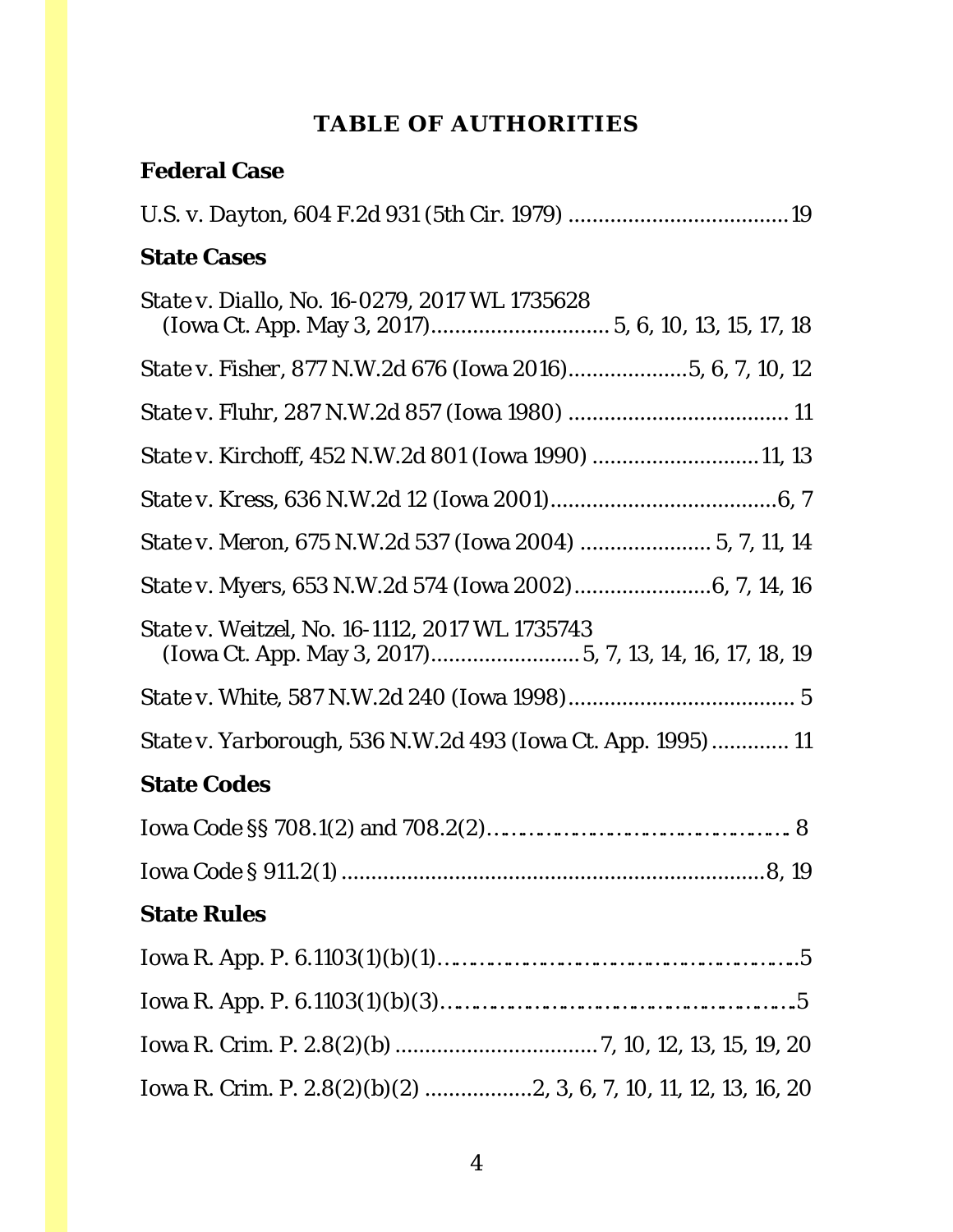## <span id="page-4-0"></span>**STATEMENT SUPPORTING FURTHER REVIEW**

Clarification is needed from this Court on this area of changing legal principles. *See* Iowa R. App. P. 6.1103(1)(*b*)(3). Further, the State submits that the Court of Appeals' decision in this matter modifies this Court's well-established substantial compliance standard by replacing it with a bright-line strict or actual compliance standard. *See State v. Diallo*, No. 16-0279, 2017 WL 1735628, at \*2-4 (Iowa Ct. App. May 3, 2017) (finding a mere failure to include surcharges with maximum punishment advisement sufficient to necessitate automatic reversal); *see also State v. Weitzel*, No. 16-1112, 2017 WL 1735743, at \*3-10 (Iowa Ct. App. May 3, 2017) (establishing a bright-line rule requiring automatic reversal for any misstatement or omission during maximum punishment warning, explicitly including omissions of surcharges). Accordingly, the Court of Appeals decision in this matter is in direct conflict with cases requiring substantial compliance review. Iowa R. App. P. 6.1103(1)(*b*)(1); *see, e.g.*, *State v. Fisher*, 877 N.W.2d 676, 681 (Iowa 2016) ("[W]e utilize a substantial compliance standard to determine whether a plea crosses the rule 2.8(2)(*b*)(2) threshold." (citing *State v. White*, 587 N.W.2d 240, 242 (Iowa 1998))); *State v. Meron*, 675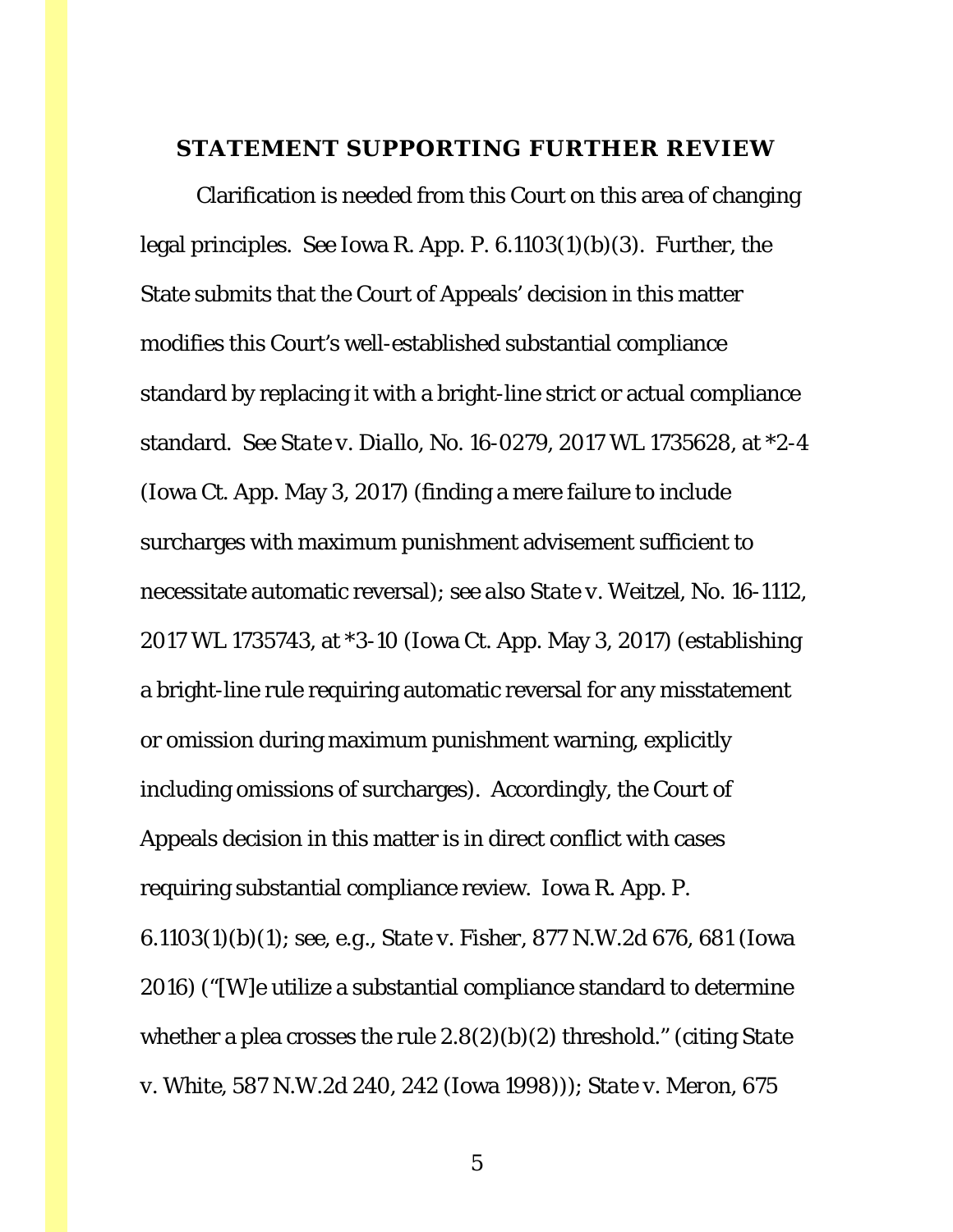N.W.2d 537, 542 (Iowa 2004) ("Substantial compliance is required."); *State v. Myers*, 653 N.W.2d 574, 578 (Iowa 2002) ("Substantial—not strict—compliance with  $[\text{rule } 2.8(2)(b)]$  is all that is required." (citing *State v. Kress*, 636 N.W.2d 12, 21 (Iowa 2001))).

As previously explained in the State's routing statement, in *State v. Fisher*, this Court left open the question of whether failure to inform a defendant about surcharges is alone a failure to substantially comply with Iowa Rule of Criminal Procedure 2.8(2)(*b*)(2). *Fisher*, 877 N.W.2d at 686 n.6 ("[W]e need not decide today whether failure to disclose the surcharges *alone* would have meant the plea did not *substantially comply* with rule  $2.8(2)(b)(2)$ ." (emphasis in original)). As anticipated, the Court of Appeals agreed that the surcharge question was the only issue remaining to be resolved after rejecting Thierno Yaya Diallo's other claims.

The Iowa Court of Appeals found that even when the court advises a defendant of every other possible punishment, it was still not substantial compliance with rule 2.8(2)(*b*)(2) to fail to inform them of applicable surcharges, and reversal is required. *See Diallo*, 2017 WL 1735628, at \*3-4. The State respectfully submits that the Court of Appeals has, in effect, rejected the substantial compliance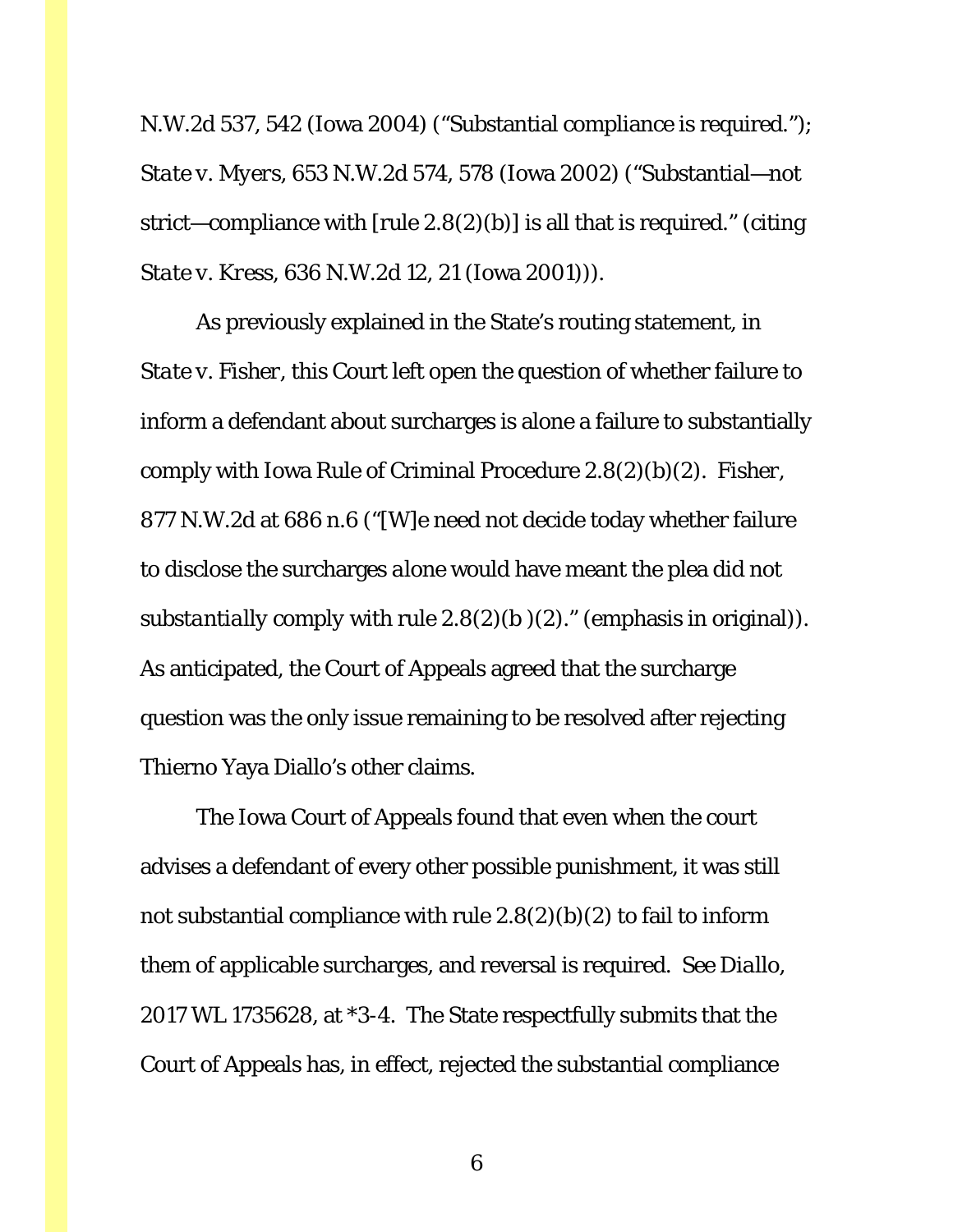standard and replaced it with actual or "strict compliance." Doing so goes against this Court's precedent and holds the district court to a much higher standard than has ever been required. *See, e.g.*, *Fisher*, 877 N.W.2d at 681; *Meron*, 675 N.W.2d at 542; *Myers*, 653 N.W.2d at 578. Without clarification, the result of the opinion in this case—and the related cases simultaneously decided—will be a flood of litigation over mere misstatements during plea colloquies now necessitating automatic reversals under this "iron rule of review." *See Weitzel*, 2017 WL 1735743, at \*11-13 (Tabor, J. dissenting).

Going forward, in order for guilty pleas to survive appellate review under the newly minted *Weitzel–Diallo* regime, district courts will likely be held to strict verbatim scripts, and any deviation—even minor, innocent deviation—will warrant mandatory reversal. *See id.*  at \*12 (Tabor, J. dissenting) ("[W]e are now saying *any minor variance* in the information provided by the district court concerning the financial obligations owed by a defendant as a result of pleading guilty is cause for vacating the convictions. If a plea-taking court forgets to tell a defendant about the \$10 DARE surcharge mandated by Iowa Code section 911.2(1), that is grounds for vacating a drunkdriving conviction. If a plea-taking court misstates the amount of any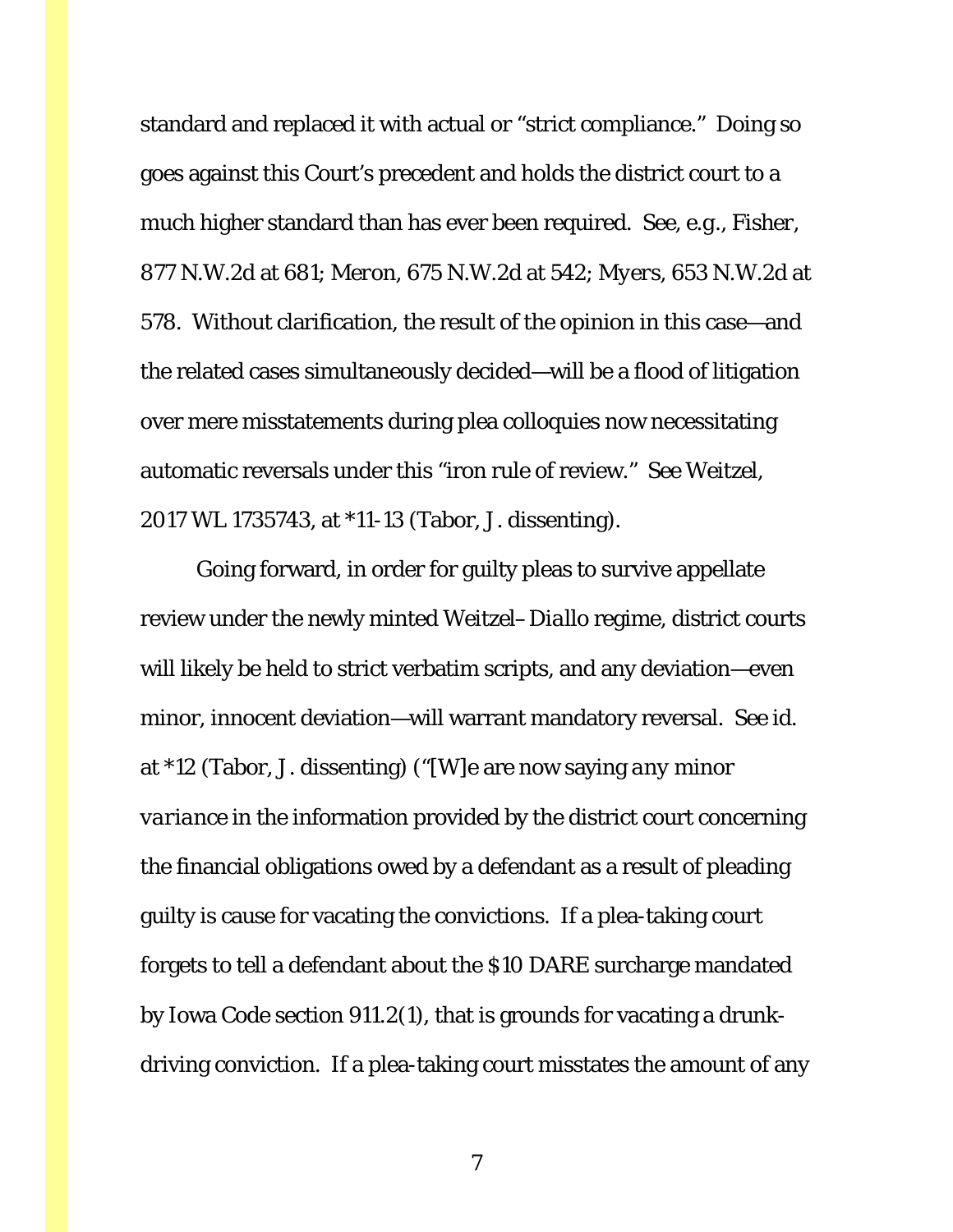maximum or minimum fine, even slightly, that is grounds for vacating the conviction. Such eventualities mark a radical departure from the substantial-compliance standard." (emphasis in original)).

The State respectfully requests that this Court grant further review to clarify these changing legal principles and to provide guidance on the continued applicability of substantial compliance review.

#### **STATEMENT OF THE CASE**

#### <span id="page-7-0"></span>**Nature of the Case**

The Court of Appeals, *en banc*, held (1) Diallo was adequately warned of the possible immigration consequences and (2) the court failed to substantially comply with the requirement that Thierno Yaya Diallo be advised of the maximum and minimum possible punishment because the court failed to advise him of the applicable surcharges. The State seeks further review on whether mere failure to advise a defendant on applicable surcharges undermines substantial compliance.

### **Course of Proceedings**

Diallo was charged by trial information with assault causing bodily injury or mental illness, in violation of Iowa Code sections 708.1(2) and 708.2(2). *See* Trial Information; App. 6-7. Diallo filed a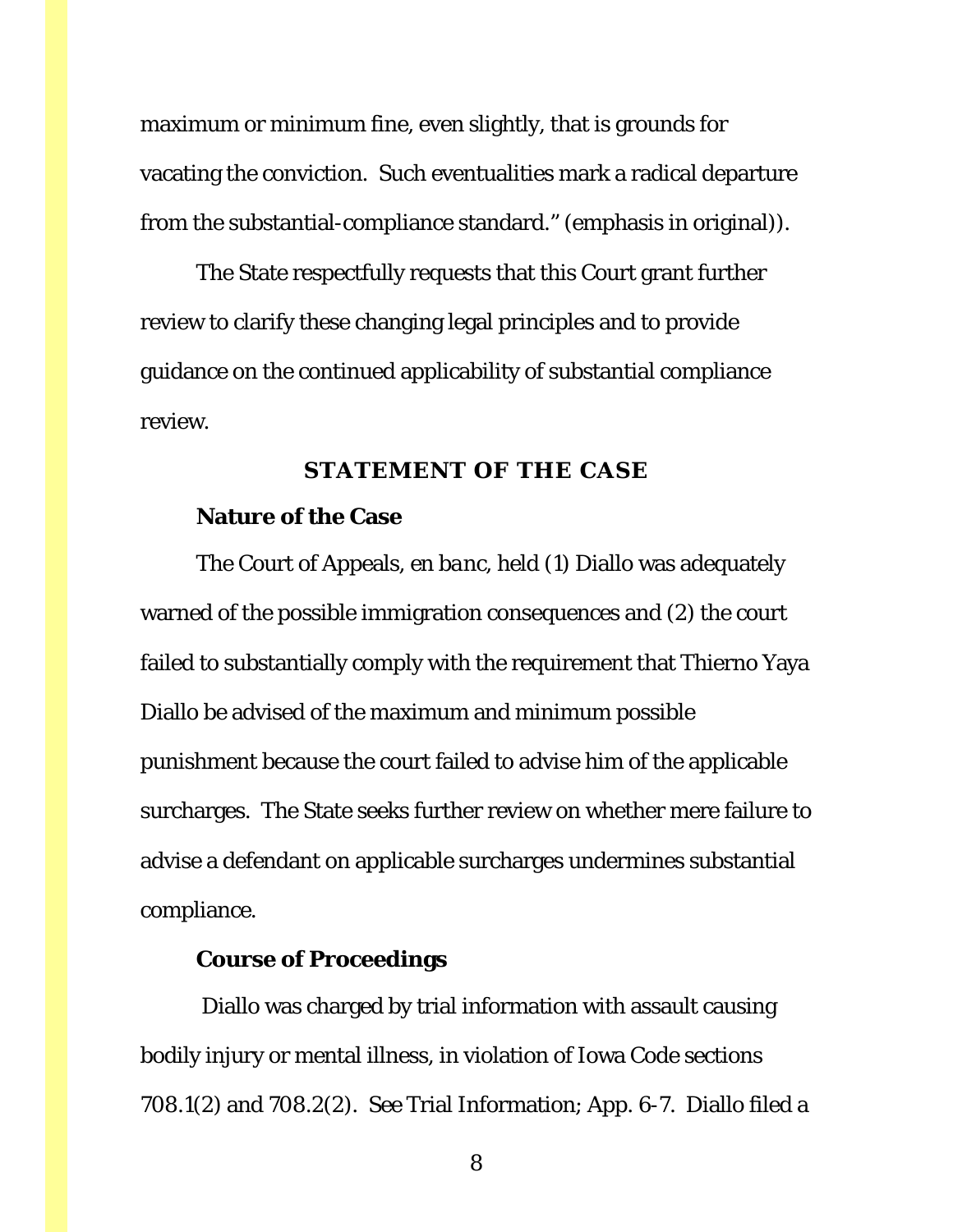written plea of guilty and was sentenced to 90 days jail with 80 of those days suspended. *See* Disposition Order; App. 17-20.

On appeal, Diallo asserted that the court failed to substantially comply with Iowa Rule of Criminal Procedure 2.8(2)(*b*)(2) by failing to advise him of the maximum and minimum punishment in three respects: (1) immigration consequences; (2) surcharges; and (3) restitution.[1](#page-8-0) Diallo also argued ineffective assistance of counsel for counsel's failure to advise Diallo of the immigration consequences.

The Court of Appeals agreed that the district failed to adequately advise Diallo of his right to file a motion in arrest of judgment and therefore proceeded to determine if the court substantially complied with rule 2.8(2)(*b*). The Court of Appeals found there was substantial compliance with regard to immigration consequences, but reversed and remanded finding there was not substantial compliance on the matter of advising Diallo of the maximum possible punishment because the applicable surcharges were omitted.

<span id="page-8-0"></span> <sup>1</sup> The Court of Appeals agreed that restitution is not a punishment and did not evaluate the restitution claim further.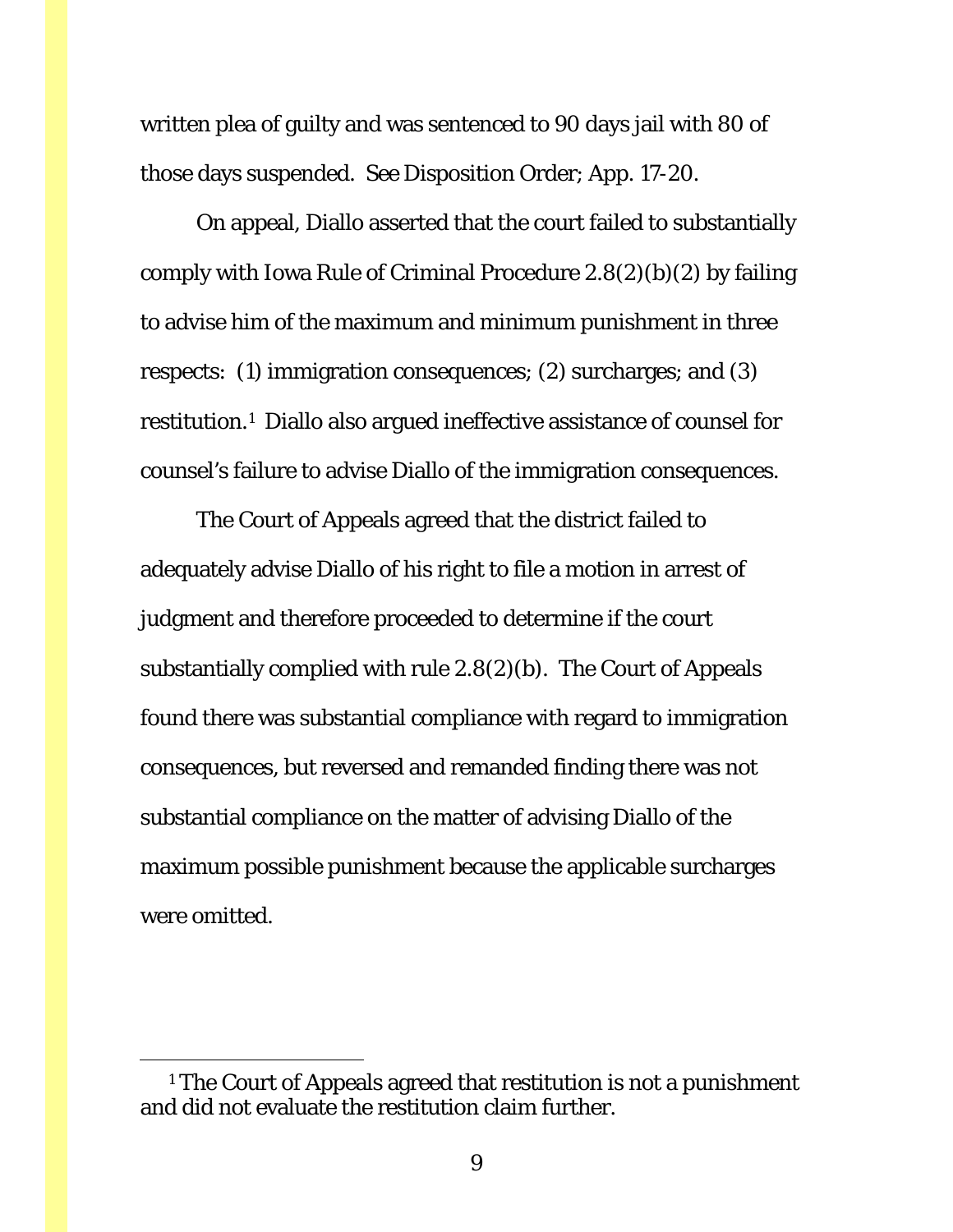#### **Facts**

The underlying facts are not particularly relevant to this appeal. On September 26, 2015, Diallo was involved in an argument with another male. *See* Minutes; App. 3. During the argument, Diallo punched the other male's friend, Victoria Felt, in the face with such force that she fell to the ground. *See* Minutes; App. 3. The force of the strike caused swelling and pain around Felt's eye. *See* Minutes; App. 3.

#### **ARGUMENT**

## <span id="page-9-1"></span><span id="page-9-0"></span>**I. The Iowa Court of Appeals Erred in Determining that Mere Failure to Advise a Defendant of Applicable Surcharges is Not Substantial Compliance with Rule 2.8(2)(***b***)(2) Such That Automatic Reversal is Required.**

#### **Preservation of Error**

The State concedes that error is preserved. *See Diallo*, 2017 WL 1735628, at \*1 ("The advisory [on the right to file a motion in arrest of judgment, and the preclusive effect of waiving or failing to do so,] given to Diallo in the written guilty plea form was identical to the advisory given to the defendant in [*Fisher*] . . . . '[Diallo] is not precluded from challenging his guilty plea on direct appeal.' " (quoting *Fisher*, 877 N.W.2d at 682)).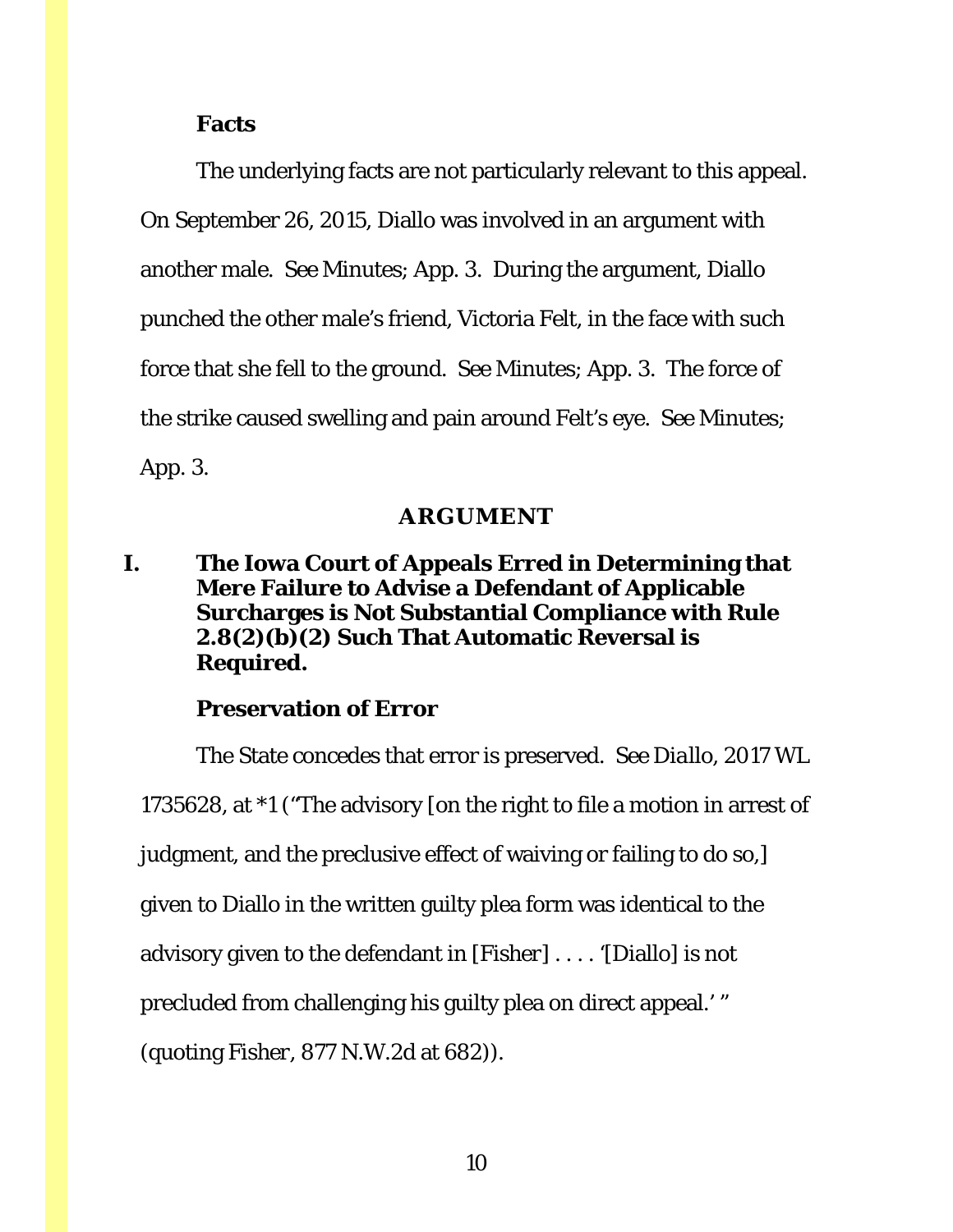#### **Standard of Review**

Review of guilty plea proceedings are for correction of errors of law. *See Meron*, 675 N.W.2d at 540. The district court's substantial compliance with Iowa Rule of Criminal Procedure 2.8(2)(*b*) is required. *See State v. Kirchoff*, 452 N.W.2d 801, 804 (Iowa 1990). "Substantial compliance is met unless the court's disregard for the requirements of rule [2.]8(2)(*b*) raises doubt as to the voluntariness of the plea." *State v. Yarborough*, 536 N.W.2d 493, 496 (Iowa Ct. App. 1995) (citing *State v. Fluhr*, 287 N.W.2d 857, 864 (Iowa 1980), *overruled on other grounds by Kirchoff*, 452 N.W.2d at 804).

#### **Merits**

Iowa Rule of Criminal Procedure 2.8(2)(*b*) requires that a defendant be advised of certain matters before a guilty plea can be accepted. Diallo asserts—and the Court of Appeals agreed—that the court failed to satisfy one of those obligations, that the court failed to advise him of the maximum possible punishment. *See* Iowa R. Crim. P. 2.8(2)(*b*)(2). Specifically, while the court correctly advised Diallo of all other maximum possible punishments, the court failed to ensure Diallo was aware of the applicable surcharges.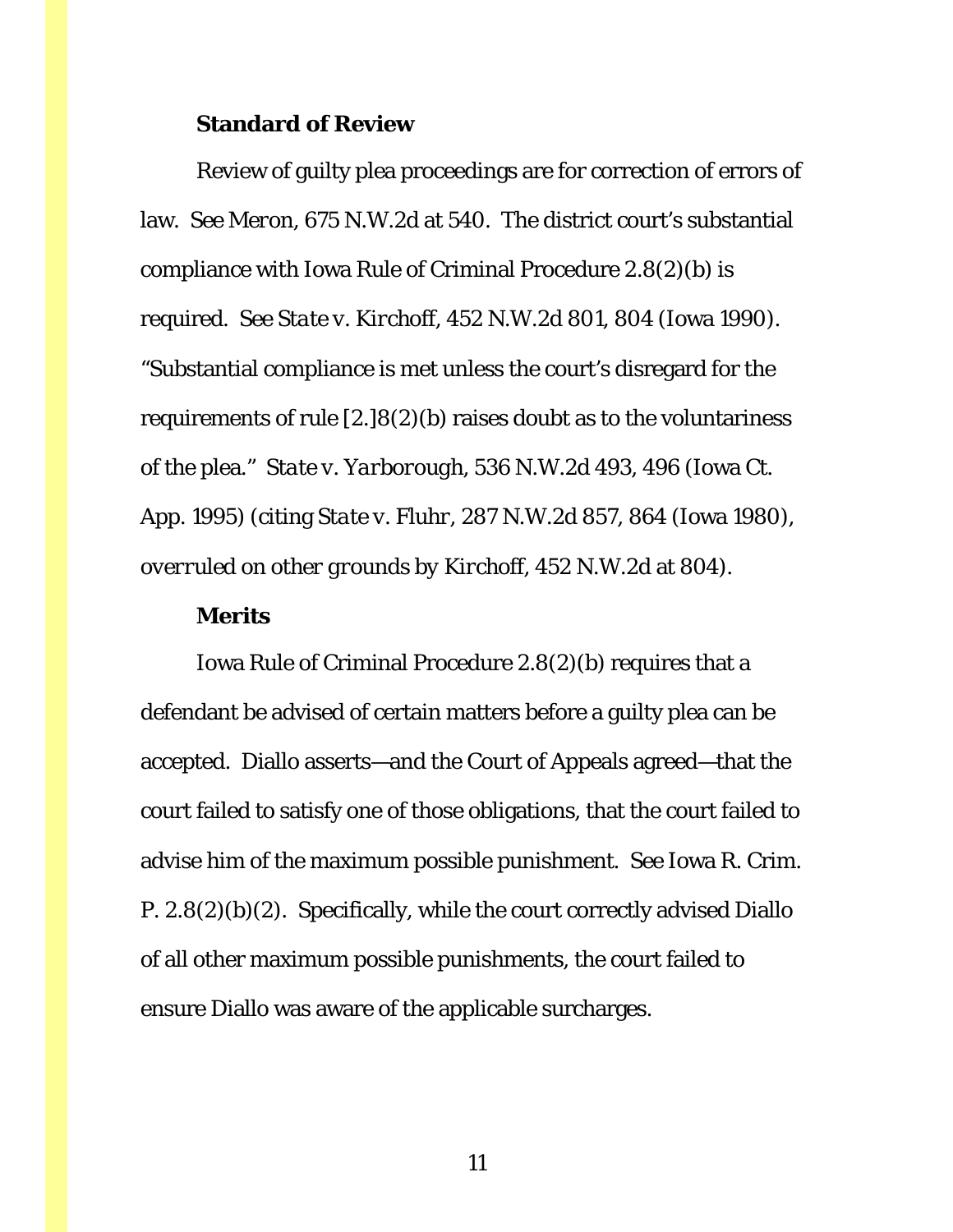Diallo correctly notes that the written plea fails to inform Diallo of the surcharges that were ultimately assessed during sentencing. *See* Appellant's Br. at 17. The State concedes this Court explicitly decided the issue of whether surcharges constituted punishment and therefore should be disclosed under rule 2.8(2)(*b*)(2) in *Fisher*. *See*  877 N.W.2d at 685-86.

The State also concedes that the failure to advise Diallo of the application of mandatory surcharges violated *actual* compliance with rule 2.8(2)(*b*)(2). *See id.* at 686 n.6. However, the State asserts that failure to advise Diallo of the surcharges alone did not undermine *substantial* compliance with the rule. *See id.* ("Because we are vacating Fisher's plea and sentence and remanding for further proceedings anyway based on failure to disclose the mandatory license suspension, we need not decide today whether failure to disclose the surcharges *alone* would have meant the plea did not *substantially comply* with rule 2.8(2)(*b*)(2). Regardless, we hold that *actual compliance* with rule 2.8(2)(*b*)(2) requires disclosure of all applicable chapter 911 surcharges."). Actual compliance with rule 2.8(2)(*b*) is not required, but instead the court needs to substantially comply when informing the defendant of the maximum punishment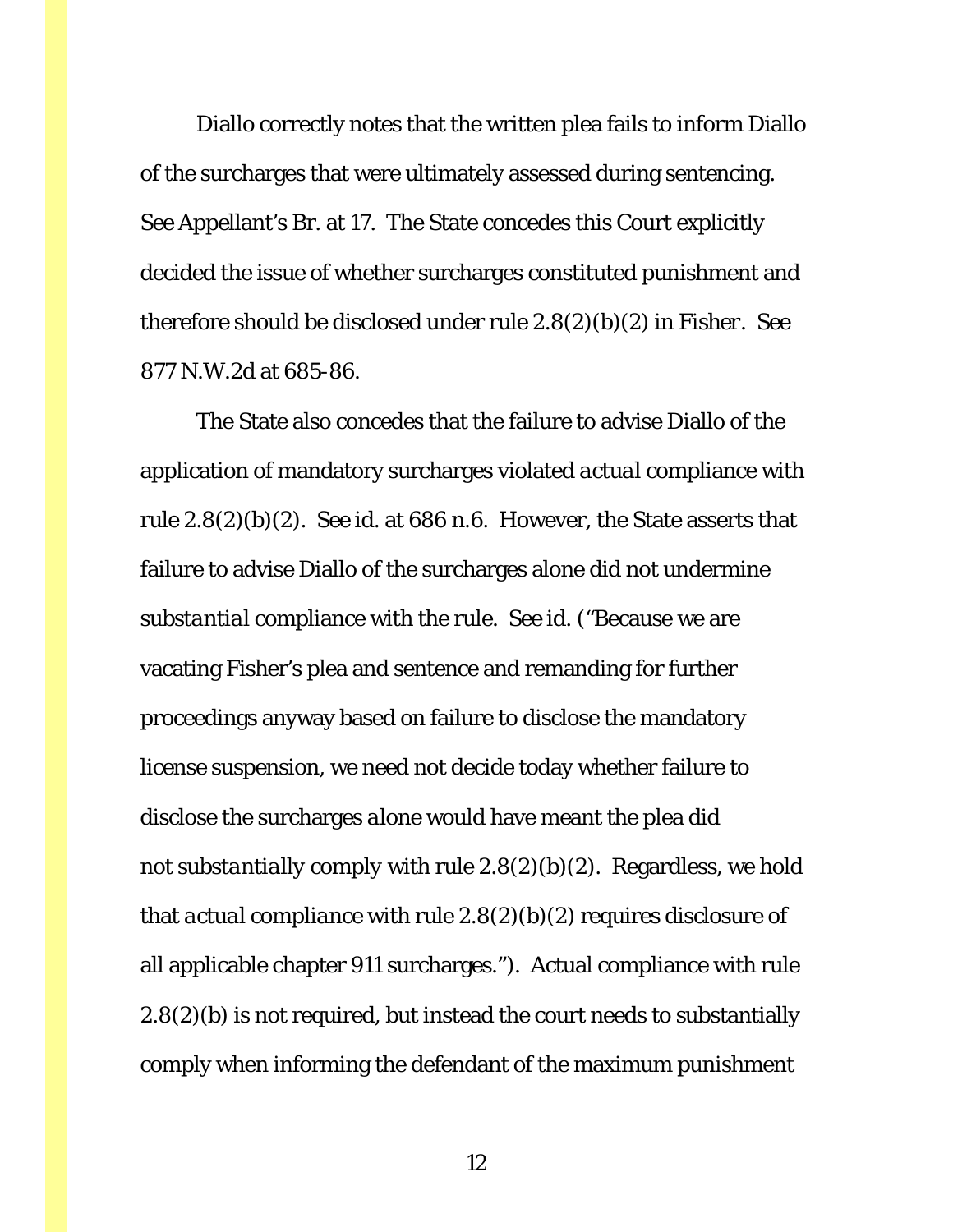possible. *See Kirchoff*, 452 N.W.2d at 804. But the mere failure to inform Diallo of the existence of surcharges is insufficient on its own to bring this guilty plea below substantial compliance.

The Court of Appeals found in *State v. Weitzel*—in a decision filed simultaneously with the decision in this matter—that if surcharges are necessary for actual compliance, "[i]t cannot follow that the district court's failure to communicate any information regarding the 'additional penalty' is substantial compliance with the rule." *Weitzel*, 2017 WL 1735743, at \*5. The Court of Appeals in this matter and in *Weitzel* essentially established a bright-line actual or "strict compliance" standard and turns away from a true "substantial compliance" review. This Court should reject the new rule of law adopted by the Court of Appeals and reaffirm the maxim that misstatements and omissions in plea proceedings are not *always* fatal errors requiring automatic reversal.

The Court of Appeals correctly noted that "[t]he substantial compliance standard provides 'a trial court is not required to advise a defendant of his rights using the precise language of the rule; it is sufficient that the defendant be informed of his rights in such a way that he is made aware of them.' " *Diallo*, 2017 WL 1735628, at \*3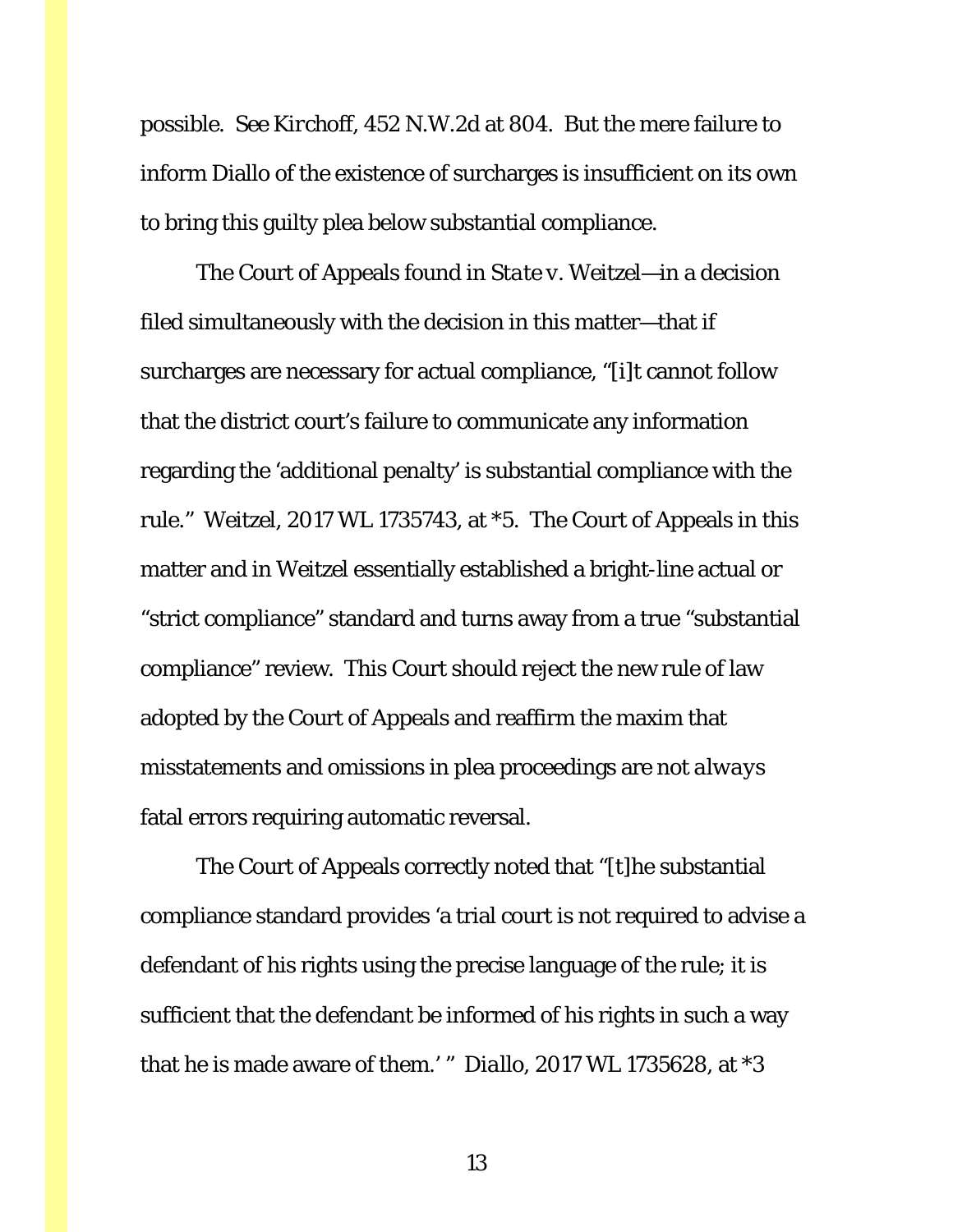(quoting *Myers*, 653 N.W.2d at 578). However, the standard that the Court of Appeals ultimately applied was stricter than what substantial compliance requires.

The Court of Appeals relied on *State v. Meron* to find that "the essence of each requirement of the rule be expressed" meant that *each* part of the punishment (i.e. term of incarceration, fines, license revocation, and surcharges) must separately be addressed and substantially complied with. *See id.* (citing *State v. Meron*, 675 N.W.2d 537, 544 (Iowa 2004)); *see also Weitzel*, 2017 WL 1735743, at \*5 (citing *Meron* to find that omitting surcharges was the equivalent of "totally ignor[ing]" a number of requirements of rule 2.8(2)(*b*)). However, the State submits that this is a misapplication of the *Meron* decision. *Meron* discussed rule 2.8(2)(*b*)'s application as a whole, and the reference to "each requirement" was referring to the subsections—rule  $2.8(2)(b)(2)$  was one of the requirements that needed to be *essentially* captured in any colloquy. *See Meron*, 675 N.W.2d at 532. Parsing down the requirements of rule 2.8(2)(*b*) to the degree the Court of Appeals has in this case, and in *Weitzel*, goes far beyond substantial compliance and it becomes more akin to actual or strict compliance.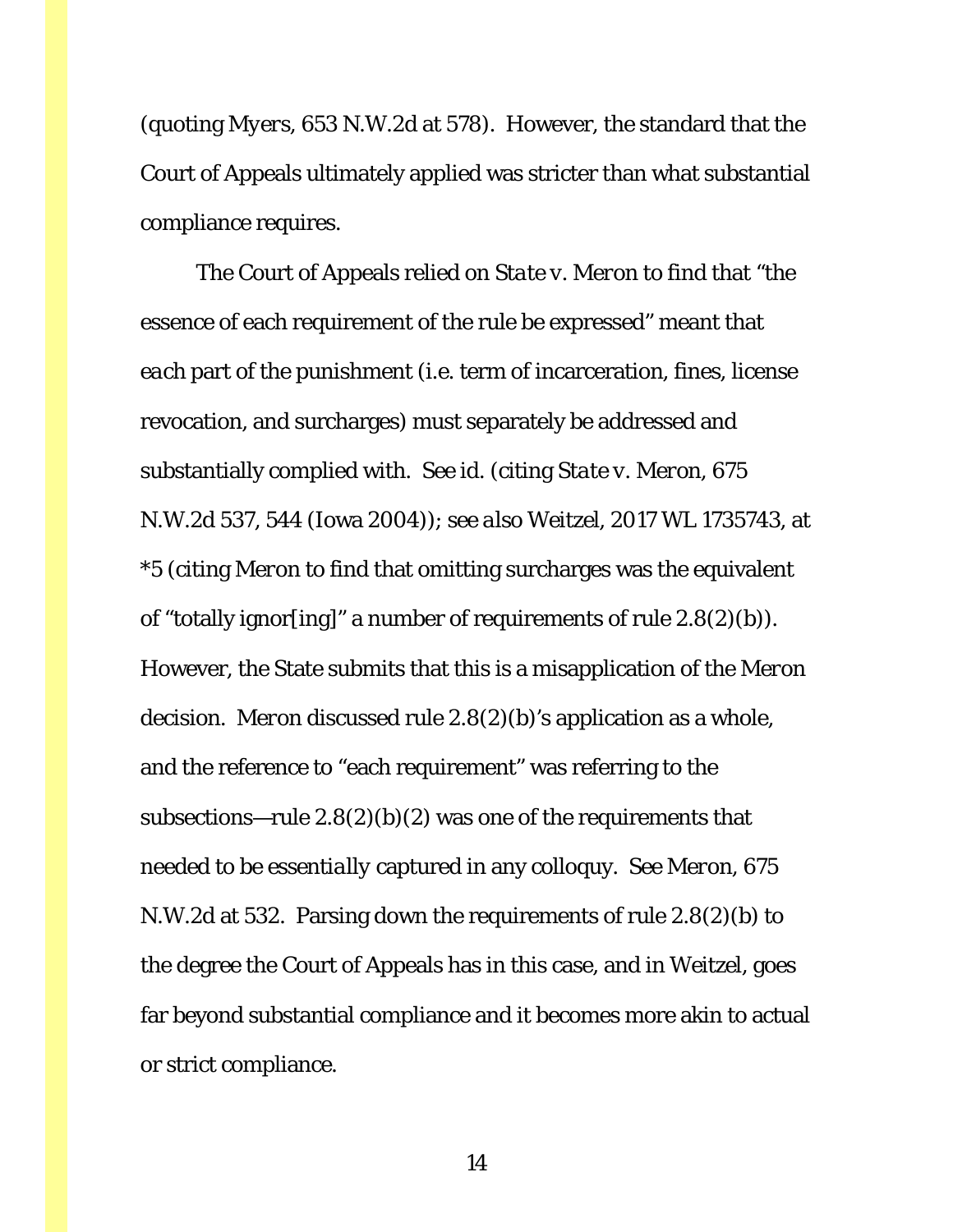In order to inform the defendant of the maximum punishment it cannot be that the court needs to perfectly recite the maximum punishment that the defendant may face, but instead it should simply be that the defendant is made aware of the essential penal consequences.

Rule  $2.8(2)(b)(2)$  requires merely that the defendant be advised of the maximum possible punishment, and trial courts must substantially comply with this rule. The rule does not, however, specify certain categories that must be addressed before substantial compliance is met. Although *actual* compliance would require surcharges be addressed, *substantial* compliance can be met when everything is addressed (including imprisonment, fines, license revocations, etc.) and merely surcharges are overlooked.

Here, Diallo was warned he could face a maximum of one-year in jail and a fine of \$1,875. *See* Written Plea p.1; App. 12. Certainly when considering surcharges and fines in isolation (as the Court of Appeals did in this case) this warning would appear to fall below substantial compliance. *See Diallo*, 2017 WL 1735628, at \*3. However, doing so does not consider the entire picture of the maximum possible punishment before determining if substantial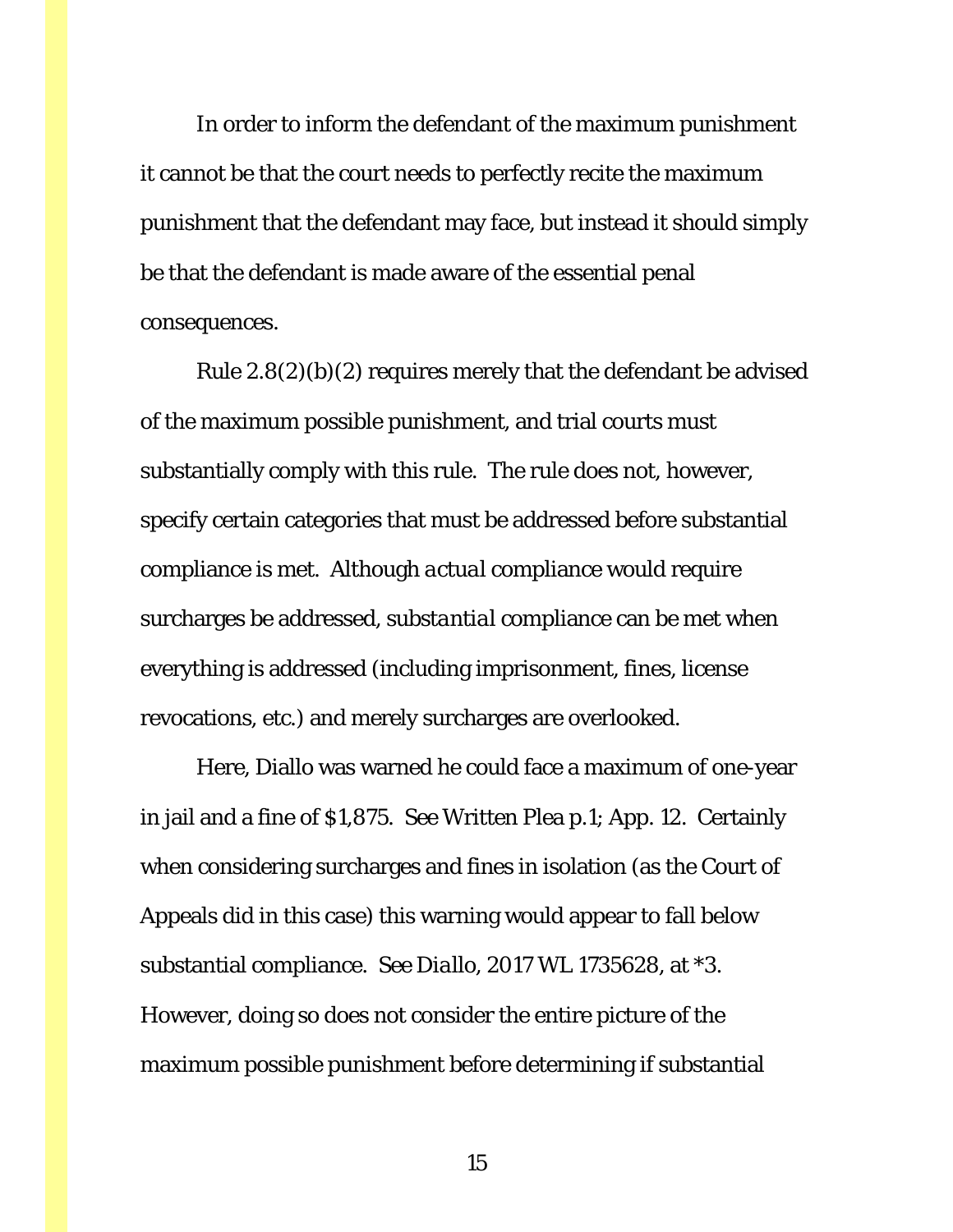compliance was satisfied. While Diallo may not have been warned of the applicable surcharges, he was nevertheless "informed . . . in such a way . . . he was made aware" of the essential penal consequences because in context the error or omission was relatively minor and thus does not fall below substantial compliance. *See Myers*, 653 N.W.2d at 578.

Judge Tabor's dissent in *Weitzel* discussed the distinction between considering each subset of punishment in isolation and ensuring the essential penal consequences were conveyed, noting: "we must not overlook that the more important aspect of informing the defendant about 'the maximum possible punishment' is providing an accurate picture of the potential loss of liberty resulting from the plea bargain." *Weitzel*, 2017 WL 1735743, at \*12 (Tabor, J. dissenting). Judge Tabor's dissent highlights the flaw in the majority opinion. The majority focused too closely on the surcharges as a separate category of punishment—without considering the totality of the maximum punishment—and as a result, the majority misconstrued *Fisher*.

The Court of Appeals found in *Weitzel* that because *Fisher* noted actual compliance required a recitation of the surcharges,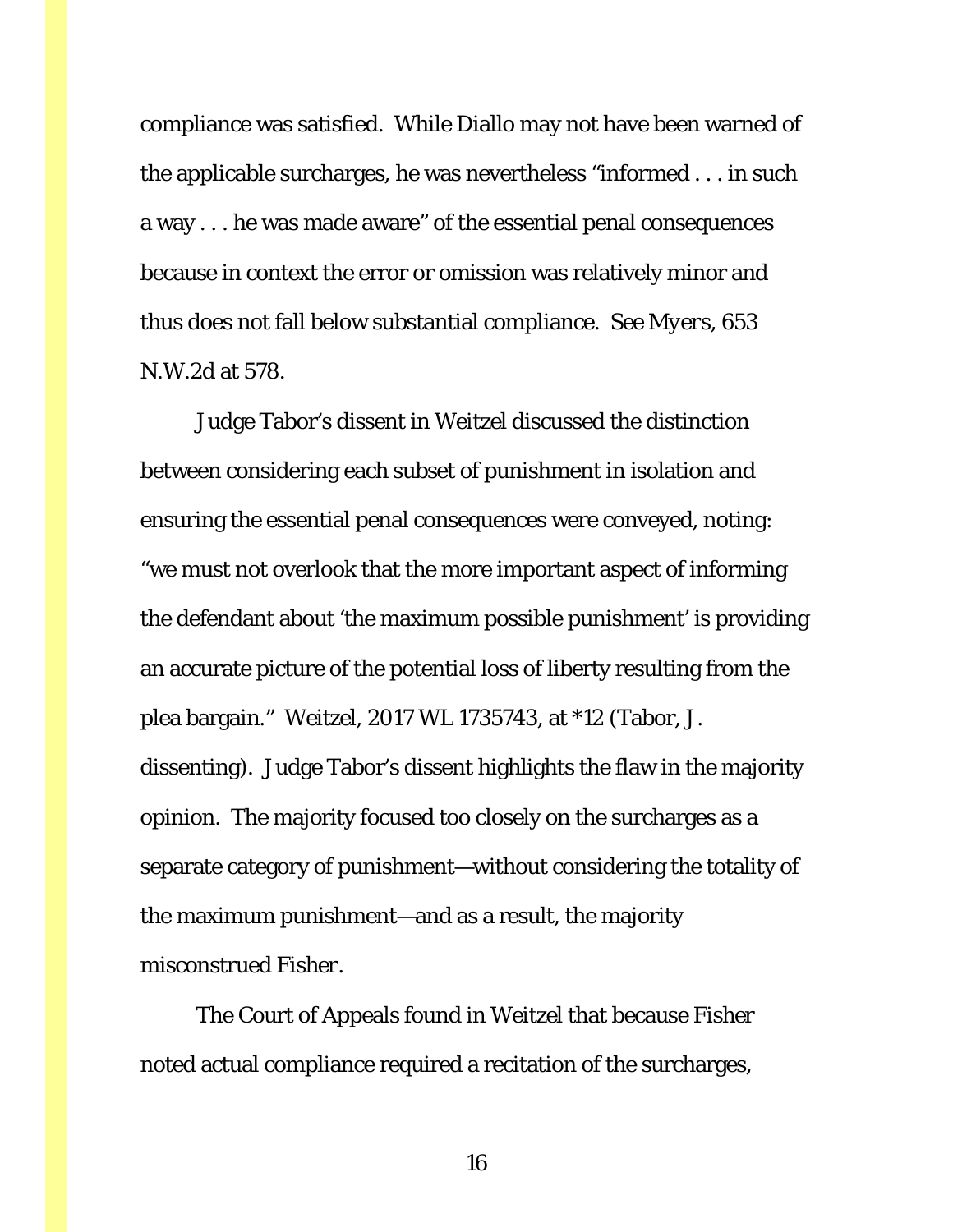substantial compliance must require the same. *See id.* at \*5 ("The *Fisher* court further held that actual compliance with the rule required the additional criminal penalty be disclosed during the guilty plea proceeding. It cannot follow that the district court's failure to communicate any information regarding the "additional penalty" is substantial compliance with the rule."). The Court of Appeals followed similar logic in this matter finding that simply because the surcharges were not included, "Diallo was misinformed as to the mandatory minimum and maximum possible fine." *See Diallo*, 2017 WL 1735628, at \*3. These opinions misconstrue the standard—when they should look for substantial compliance they instead seek actual or strict compliance.

Actual or strict compliance would require that the total and complete maximum possible punishment be conveyed to the defendant without omission or misstatement. Substantial compliance permits variances in what is said and acknowledges that minor, non-prejudicial, misstatements will inevitably be made. Judge Tabor's dissent in *Weitzel* explains the flaw with moving to actual compliance in this context:

> [W]e are now saying *any minor variance* in the information provided by the district court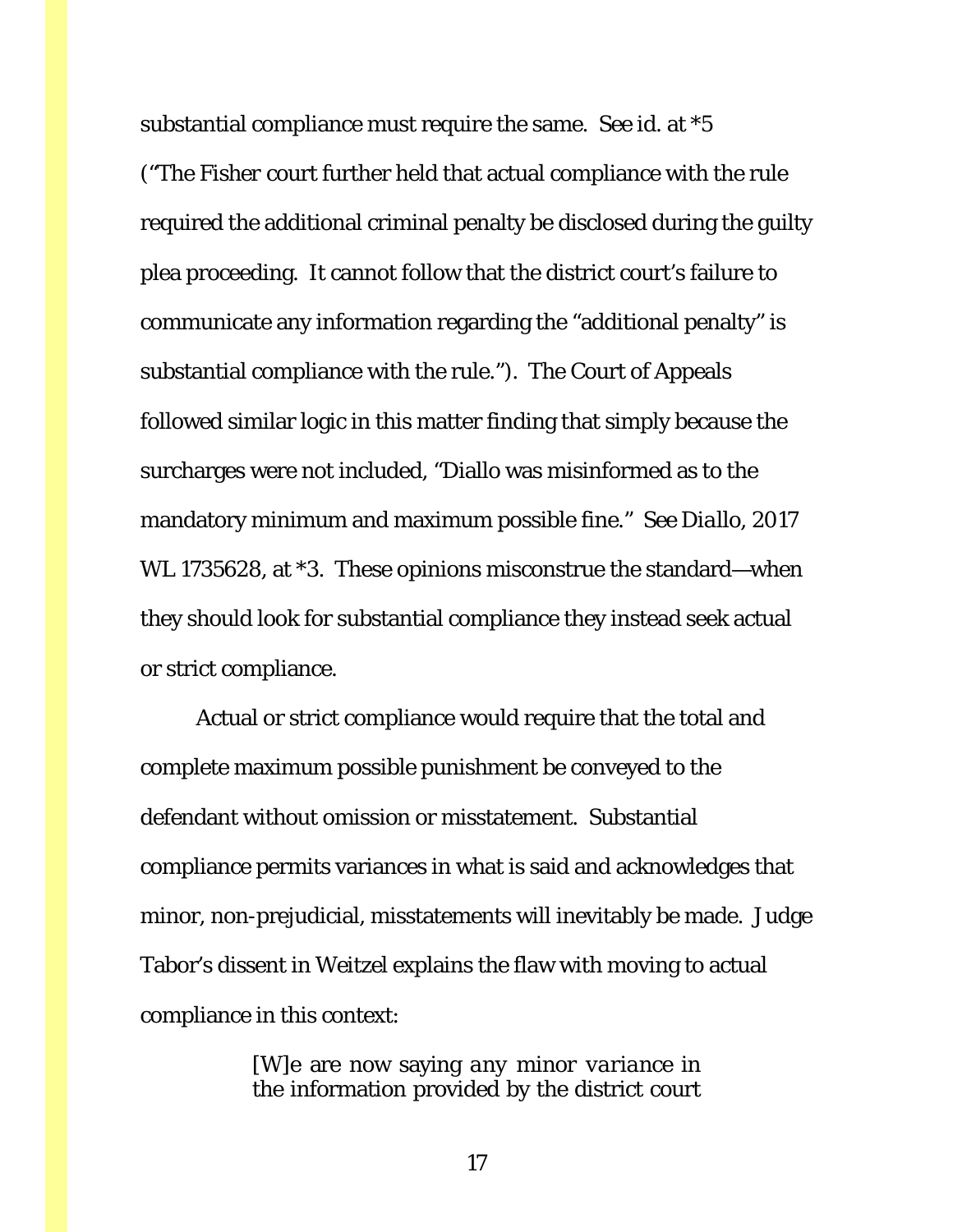concerning the financial obligations owed by a defendant as a result of pleading guilty is cause for vacating the convictions. If a pleataking court forgets to tell a defendant about the \$10 DARE surcharge mandated by Iowa Code section 911.2(1), that is grounds for vacating a drunk-driving conviction. If a pleataking court misstates the amount of any maximum or minimum fine, even slightly, that is grounds for vacating the conviction.

*Weitzel*, 2017 WL 1735743, at \*13 (Tabor, J. dissenting). Such examples are not extreme or far-fetched, as that is precisely what happened in this case. It was precisely because the Court of Appeals found what it concluded amounted to a misstatement of the maximum and minimum fines (through failure to include surcharges) that reversal was deemed necessary. *See Diallo*, 2017 WL 1735628, at \*3. Without clarification, these cases open the door to a new era of rule 2.8(2)(*b*) review.

The State additionally submits that the Court of Appeals has failed to consider the effect of the omission when determining if substantial compliance was met or if reversal is required. The Court of Appeals adopted a bright-line rule requiring automatic reversal in *Weitzel*, which was applied in this matter. *See id.* at \*3; *Weitzel*, 2017 WL 1735743, at \*6-10, 15-16. This bright-line rule favors form over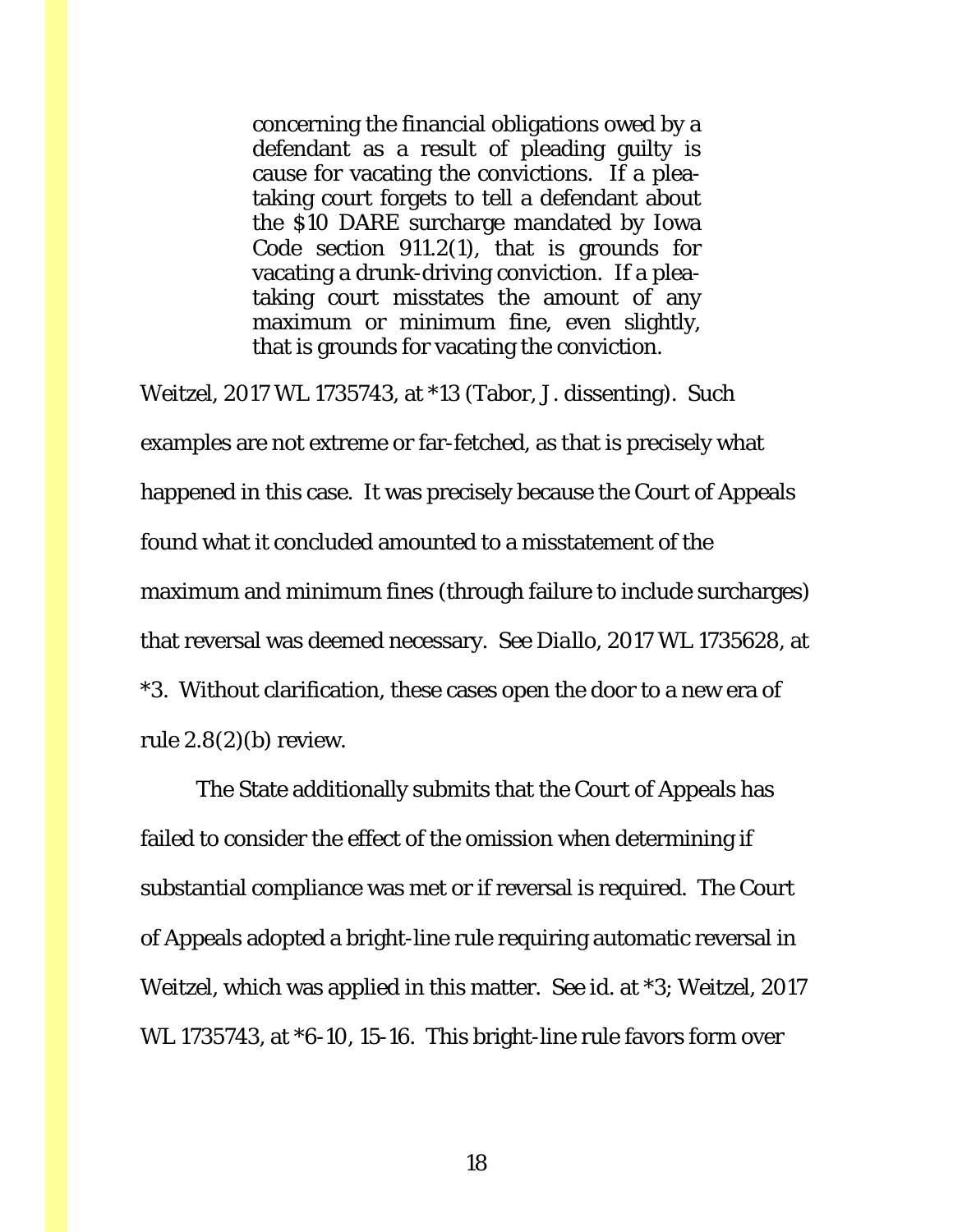substance and undermines victims' and the public's confidence in our

primarily plea-based system:

The majority's "bright-line rule" reversing for any error in the information delivered by the plea-taking court concerning the potential penalties—undermines the ability of crime victims and members of the public to have confidence that valid convictions will not be vacated merely to remind plea-taking courts of the importance of "conducting a rule-compliant plea colloquy." The majority's refusal to consider whether a minor omission may, in context, be insubstantial, which is "directed at technical and literal compliance by our brothers [and sisters] on the district bench with [*Fisher*'s elaborations on rule 2.8(2)(*b*)], somewhat in the spirit of the exclusionary rule's attempt to deter police misconduct, seems to [me] inappropriate."

*Weitzel*, 2017 WL 1735743, at \*16 (Tabor, J. dissenting) (alterations in

original) (quoting *U.S. v. Dayton*, 604 F.2d 931, 940 (5th Cir. 1979)).

Substantial compliance and the remedy for failing to meet the

requirements of rule  $2.8(2)(b)(2)$  should, at the very minimum,

require a commonsense approach of evaluating whether the

misstated or omitted punishment actually prejudiced the defendant

or would have caused them to not plead guilty. The State submits

that no such prejudice exists and a reversal following such a minor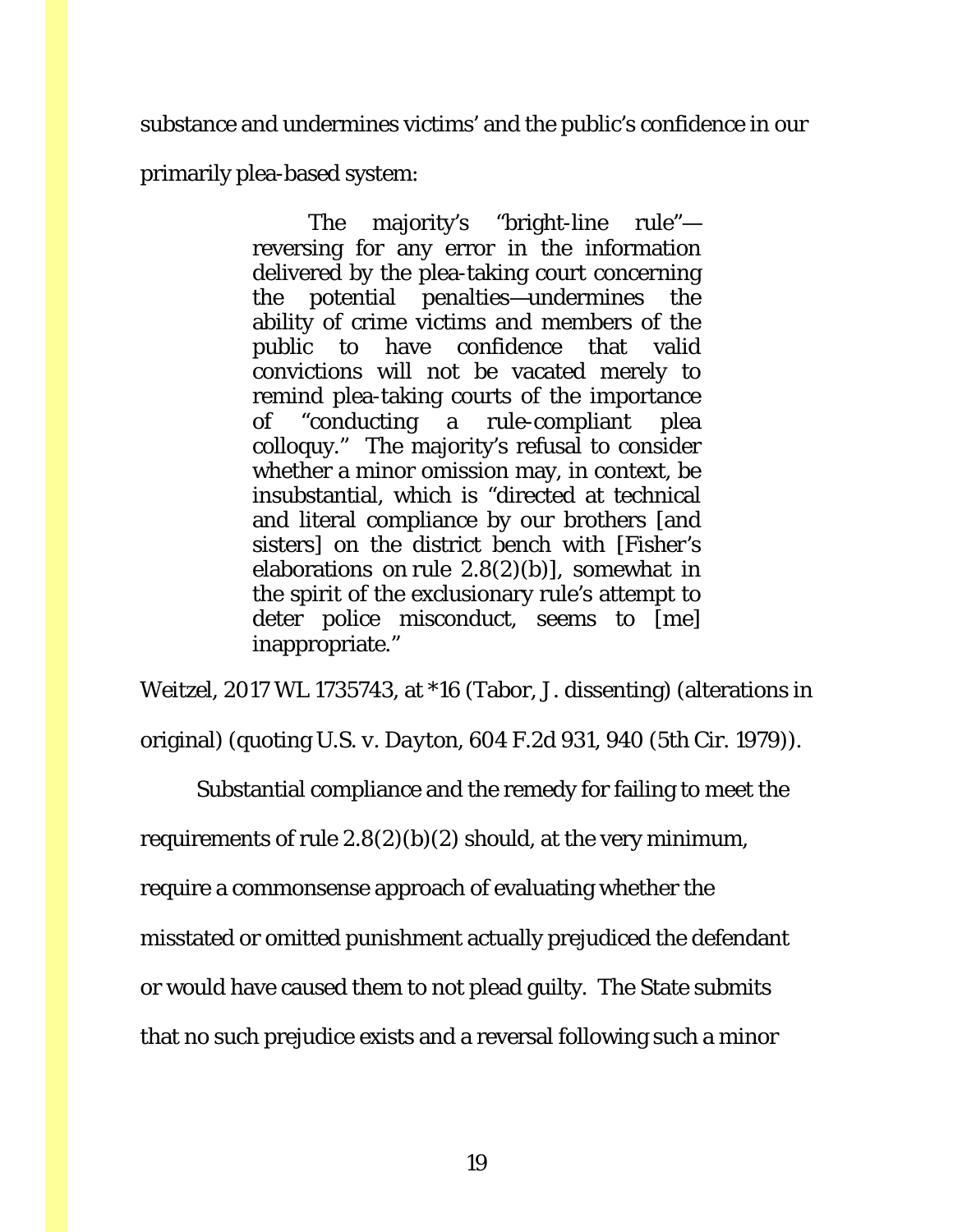omission does little more than give dissatisfied defendants an automatic chance to take additional bites at the apple.

This Court should grant further review and clarify the distinction between actual and substantial compliance, and should find that substantial compliance can be found in the absence of a warning of applicable surcharges.

In this case, substantial compliance should be found because Diallo was sufficiently advised of the essential penal consequences. *See* Written Plea of Guilty; App. 12-16. This Court should vacate the decision of the Court of Appeals and affirm Diallo's conviction and sentence.

#### **CONCLUSION**

<span id="page-19-0"></span>For the reasons stated above, the State respectfully requests that this Court grant further review, vacate the decision of the Court of Appeals, and affirm the judgment and sentence of Thierno Yaya Diallo.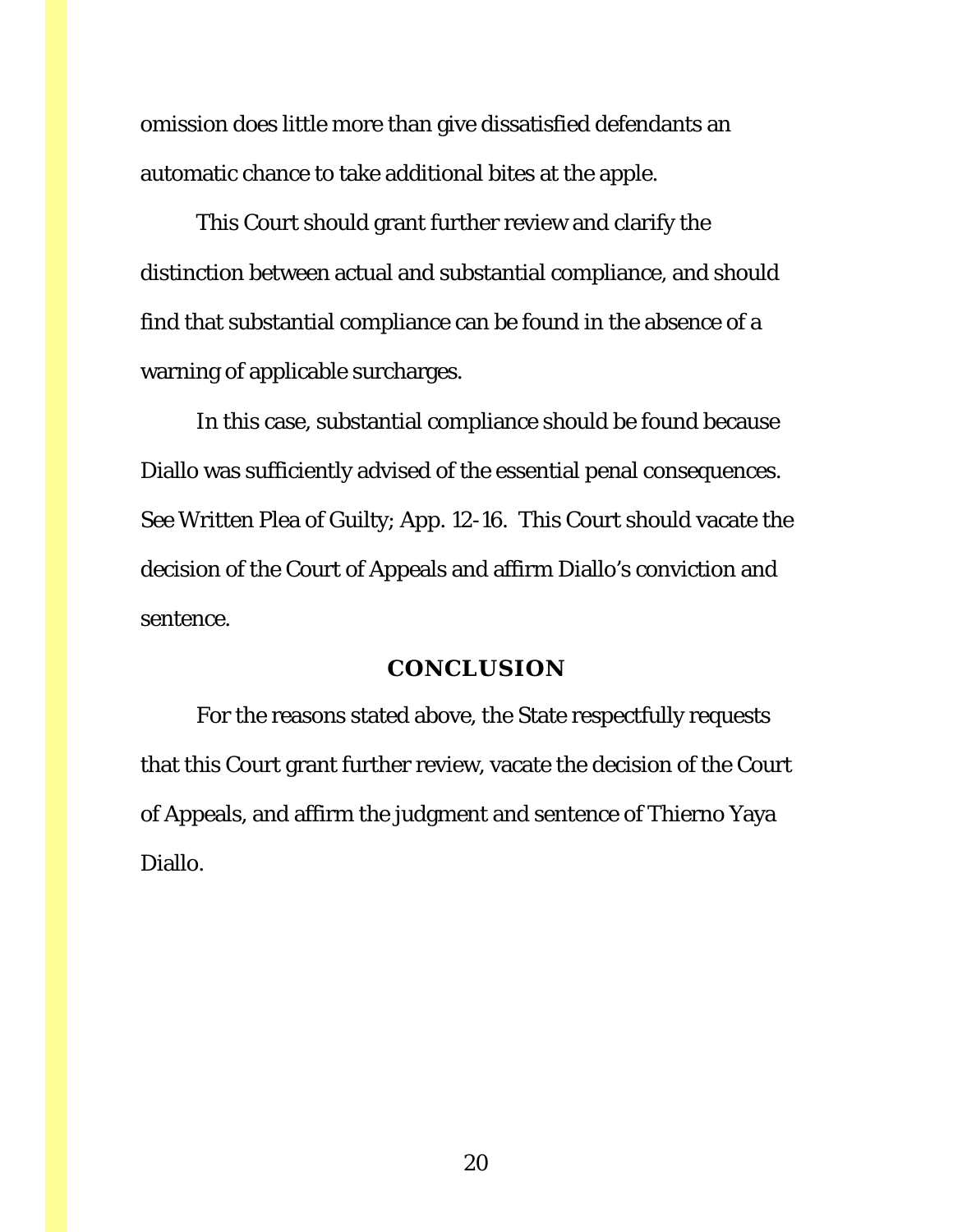## **REQUEST FOR NONORAL SUBMISSION**

<span id="page-20-0"></span>The State submits that oral argument will be of little value in assisting this Court clarify these changing legal principles. However, in the event oral argument is scheduled, the State respectfully requests to be heard.

Respectfully submitted,

THOMAS J. MILLER Attorney General of Iowa

 $m_{\uparrow}$ 

**THOMAS E. BAKKE** Assistant Attorney General Hoover State Office Bldg., 2nd Fl. Des Moines, Iowa 50319 (515) 281-5976 [Thomas.Bakke@iowa.gov](mailto:Thomas.Bakke@iowa.gov)